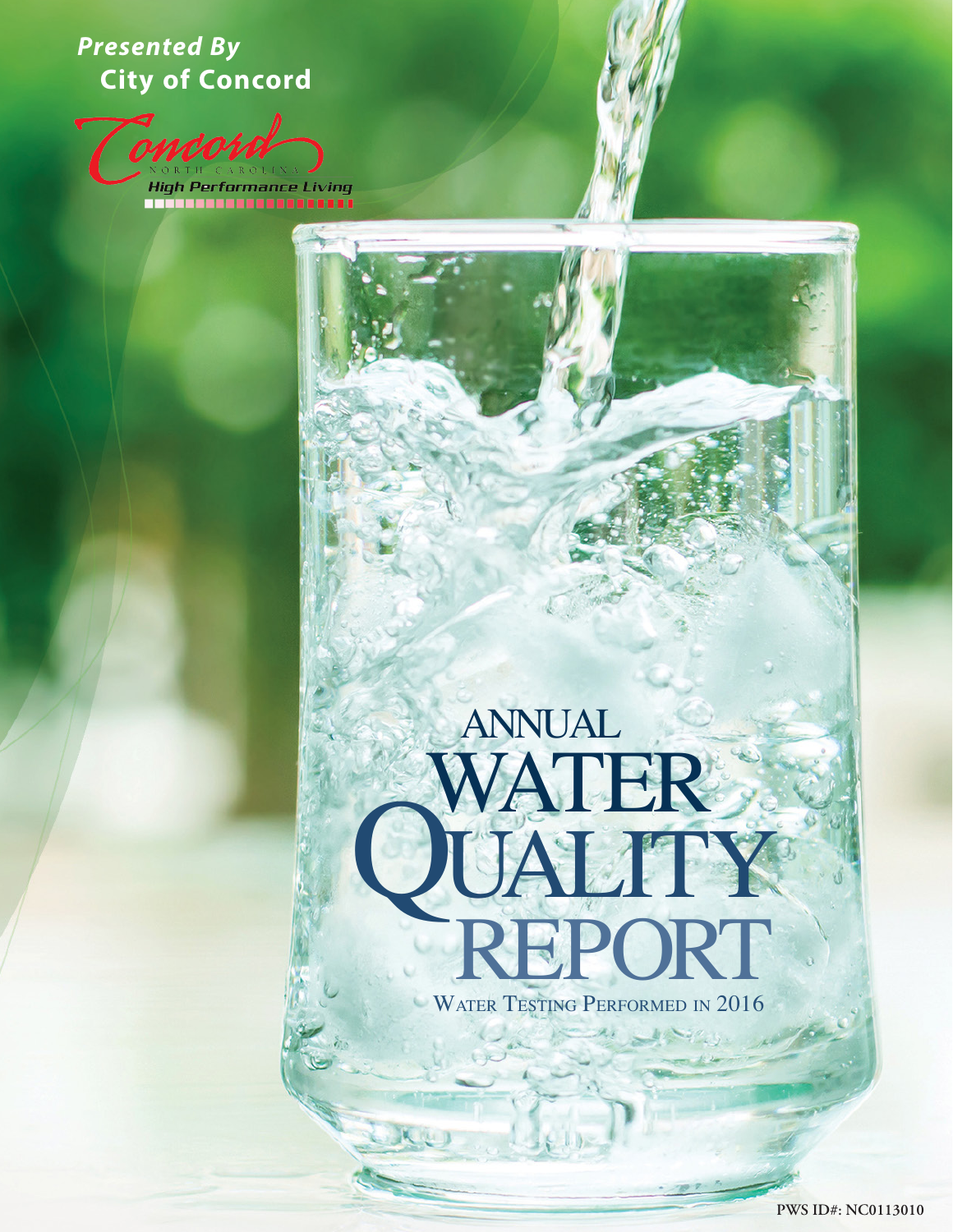# We've Come a Long Way

Once again we are proud to present our annual water quality report covering the period between January 1 and December 31, 2016. In a matter of only a few decades, drinking water has become exponentially safer and more reliable than at any other point in human history. Our exceptional staff continues to work hard every day—at any hour—to deliver the highest quality drinking water without interruption. Although the challenges ahead are many, we feel that by relentlessly investing in customer outreach and education, new treatment technologies, system upgrades, and training, the payoff will be reliable, high-quality tap water delivered to you and your family.

### Important Health Information

Some people may be more vulnerable to contaminants<br>In drinking water than the general population. Immunocompromised persons such as persons with cancer undergoing chemotherapy, persons who have undergone organ transplants, people with HIV/AIDS or other immune system disorders, some elderly, and infants may be particularly at risk from infections. These people should seek advice about drinking water from their health care providers. The U.S. EPA/ CDC (Centers for Disease Control and Prevention) guidelines on appropriate means to lessen the risk of infection by *Cryptosporidium* and other microbial contaminants are available from the Safe Drinking Water Hotline at (800) 426-4791 or at [http://water.epa.gov/drink/hotline.](http://water.epa.gov/drink/hotline)

# Where Does My Water Come From?

The City of Concord obtains water from six different sources. The City has two water treatment plants, which draw water from three surface water reservoirs. The Coddle Creek Water Treatment Plant draws water from Lake Don T. Howell. The Hillgrove Water Treatment Plant draws water from Lake Concord, Lake Fisher, and Lake Don T. Howell. The City of Concord also purchases water from the City of Kannapolis and the City of Albemarle. For information on the quality of Kannapolis's water, contact Wilmer Melton, Director of Public Works, at (704) 920-4200. For information on the quality of Albemarle's water, contact Chris Maidene at (704) 984-9656. Plans are underway to ensure that we have an adequate water supply. Additionally, the City of Concord can purchase water from the City of Charlotte. For information on the quality of Charlotte's water, contact Charlotte-Mecklenburg Utilities at (704) 391-5144.

# Community Participation

You are invited to participate in our public forum and voice your concerns about your drinking water. The Concord City Council meets the second Thursday of each month at 6 p.m., in the Council Chambers located at 35 Cabarrus Avenue W., Concord, NC.

# Lead in Home Plumbing

If present, elevated levels of lead can cause serious<br>health problems, especially for pregnant women and health problems, especially for pregnant women and young children. Lead in drinking water is primarily from materials and components associated with service lines and home plumbing. We are responsible for providing high-quality drinking water, but cannot control the variety of materials used in plumbing components. When your water has been sitting for several hours, you can minimize the potential for lead exposure by flushing your tap for 30 seconds to 2 minutes before using water for drinking or cooking. If you are concerned about lead in your water, you may wish to have your water tested. Information on lead in drinking water, testing methods, and steps you can take to minimize exposure is available from the Safe Drinking Water Hotline or at [www.epa.gov/lead](http://www.epa.gov/lead).

# LT2 Rule

Long Term 2 Enhanced Surface Water Treatment Rule (LT2) data: To comply with the LT2 rule, the City of Concord began collecting samples for cryptosporidium and E. coli in October 2015. The City of Kannapolis began collecting these samples in October 2016. Samples were collected once a month from each raw water source. This sampling will continue for 24 months. Here are the results that were obtained in 2016:

#### **Concord Cryptosporidium**

The following averages and ranges were obtained from the following raw water sources (results shown are reported in oocysts/L):

| <b>RAW WATER SOURCE</b> | <b>AVERAGE RESULT</b> | <b>RANGE OF RESULTS</b> |
|-------------------------|-----------------------|-------------------------|
| Lake Don T. Howell      | ND.                   | ND.                     |
| Lake Fisher             | 0.007                 | $ND-0.087$              |
| Lake Concord            | 0.09                  | $ND-0.100$              |

#### **Kannapolis Cryptosporidium**

Cryptosporidium was detected in only one raw water sample out of 9 raw water samples; the one detection was found at Second Creek, at a level of 0.190 oocysts/L.

#### **E. coli**

The following averages and ranges were obtained from analyses of the following Concord and Kannapolis raw water sources (results shown are reported as MPN, colonies/100 mL of sample):

| <b>RAW WATER SOURCE</b>          | <b>AVERAGE</b><br><b>RESULT</b> | <b>RANGE OF</b><br><b>RESULTS</b> |
|----------------------------------|---------------------------------|-----------------------------------|
| Lake Don T. Howell (Concord)     | 2.6                             | $<1-13.2$                         |
| Lake Fisher (Concord)            | 9.0                             | $<1-33.1$                         |
| Lake Concord (Concord)           | 40.1                            | $2 - 304$                         |
| Kannapolis Lake (Kannapolis)     | 2.67                            | $0 - 4$                           |
| <b>Coddle Creek</b> (Kannapolis) | 526                             | $140 - 1130$                      |
| <b>Second Creek</b> (Kannapolis) | 2788                            | $261 - 7170$                      |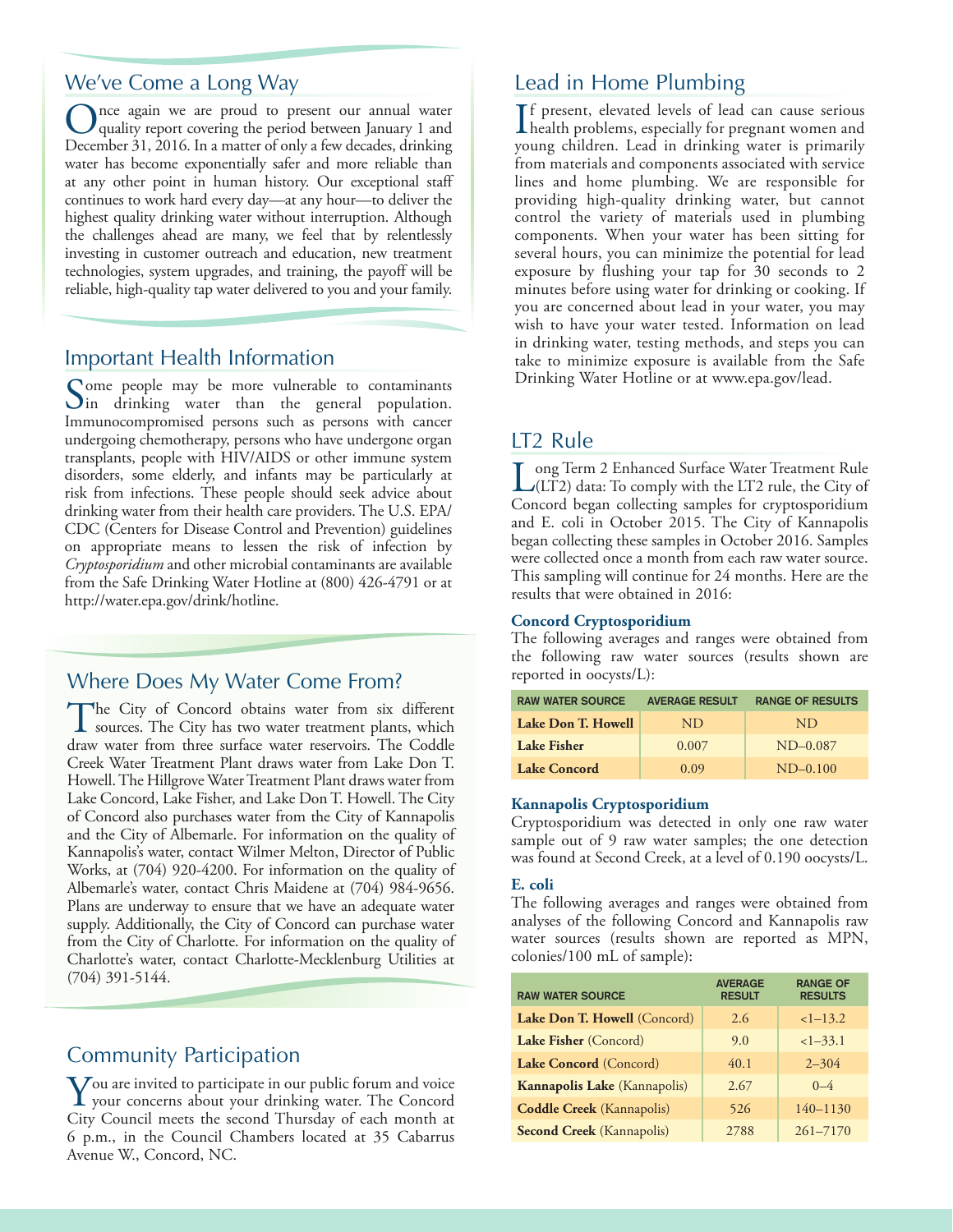# Substances That Could Be in Water

To ensure that tap water is safe to drink, the U.S. EPA prescribes regulations limiting the amount of certain contaminants in<br>water provided by public water systems. U.S. Food and Drug Administration regulations establish bottled water, which must provide the same protection for public health. Drinking water, including bottled water, may reasonably be expected to contain at least small amounts of some contaminants. The presence of these contaminants does not necessarily indicate that the water poses a health risk.

The sources of drinking water (both tap water and bottled water) include rivers, lakes, streams, ponds, reservoirs, springs, and wells. As water travels over the surface of the land or through the ground, it dissolves naturally occurring minerals, in some cases, radioactive material, and substances resulting from the presence of animals or from human activity. Substances that may be present in source water include:

**Microbial Contaminants**, such as viruses and bacteria, which may come from sewage treatment plants, septic systems, agricultural livestock operations, or wildlife;

**Inorganic Contaminants**, such as salts and metals, which can be naturally occurring or may result from urban storm-water runoff, industrial or domestic wastewater discharges, oil and gas production, mining, or farming;

**Pesticides and Herbicides**, which may come from a variety of sources such as agriculture, urban storm-water runoff, and residential uses;

**Organic Chemical Contaminants**, including synthetic and volatile organic chemicals, which are by-products of industrial processes and petroleum production and may also come from gas stations, urban storm-water runoff, and septic systems;

**Radioactive Contaminants**, which can be naturally occurring or may be the result of oil and gas production and mining activities.

For more information about contaminants and potential health effects, call the U.S. EPA's Safe Drinking Water Hotline at (800) 426-4791.

# Source Water Assessment Program (SWAP) Results

The North Carolina Department of Environment and Natural Resources (DENR), Public Water Supply (PWS) Section, Source<br>Water Assessment Program (SWAP), conducted assessments for all drinking water sources across North Caroli of the assessments was to determine the susceptibility of each drinking water source (well or surface water intake) to potential contaminant sources (PCSs). The results of the assessment are available in SWAP Reports, which include maps, background information, and a relative susceptibility rating of higher, moderate, or lower.

The relative susceptibility rating of each source for the cities of Concord, Kannapolis, and Albemarle was determined by combining the contaminant rating (number and location of PCSs within the assessment area) and the inherent vulnerability rating (i.e., characteristics or existing conditions of the well or watershed and its delineated assessment area). The assessment findings are summarized in the table below:

| <b>SUSCEPTIBILITY OF SOURCES TO PCSS</b>    |                             |                         |  |  |  |  |  |  |  |  |
|---------------------------------------------|-----------------------------|-------------------------|--|--|--|--|--|--|--|--|
| <b>SOURCE NAME</b>                          | <b>SUSCEPTBILITY RATING</b> | <b>SWAP REPORT DATE</b> |  |  |  |  |  |  |  |  |
| Lake Fisher/Coldwater Creek (Concord)       | Moderate                    | July 3, 2015            |  |  |  |  |  |  |  |  |
| Lake Concord/Coldwater Creek (Concord)      | Moderate                    | July 3, 2015            |  |  |  |  |  |  |  |  |
| Lake Don T. Howell (Concord and Kannapolis) | Moderate                    | July 3,2015             |  |  |  |  |  |  |  |  |
| <b>Kannapolis Lake</b> (Kannapolis)         | Moderate                    | July 13, 2015           |  |  |  |  |  |  |  |  |
| Second Creek/Back Creek (Kannapolis)        | Moderate                    | July 13, 2015           |  |  |  |  |  |  |  |  |
| Tuckertown Reservoir (Albemarle)            | Higher                      | July 14, 2015           |  |  |  |  |  |  |  |  |
| Narrows Reservoir/Badin Lake (Albemarle)    | Moderate                    | July 14, 2015           |  |  |  |  |  |  |  |  |

The complete SWAP Report for the city of Concord may be viewed on the Internet at [http://www.ncwater.org/files/swap/SWAP\\_](http://www.ncwater.org/files/swap/SWAP_Reports/0113010_7_3_2015_85_11.pdf) [Reports/0113010\\_7\\_3\\_2015\\_85\\_11.pdf.](http://www.ncwater.org/files/swap/SWAP_Reports/0113010_7_3_2015_85_11.pdf)

The complete SWAP Report for the City of Kannapolis may be viewed at [http://www.ncwater.org/files/swap/SWAP\\_](http://www.ncwater.org/files/swap/SWAP_Reports/0180065_7_13_2015_85_11.pdf) [Reports/0180065\\_7\\_13\\_2015\\_85\\_11.pdf](http://www.ncwater.org/files/swap/SWAP_Reports/0180065_7_13_2015_85_11.pdf).

The complete SWAP Report for the City of Albemarle may be viewed at [http://www.](http://www.ncwater.org/files/swap/SWAP_Reports/0184010_7_14_2015_17_22.pdf) [ncwater.org/files/swap/SWAP\\_Reports/0184010\\_7\\_14\\_2015\\_17\\_22.pdf](http://www.ncwater.org/files/swap/SWAP_Reports/0184010_7_14_2015_17_22.pdf).

Please note that because SWAP results and reports are periodically updated by the PWS Section, the results available on this website may differ from the results that were available at the time this consumer confidence report was prepared. If you have any questions about the SWAP Report, please contact the Source Water Assessment staff by phone at (919) 715-2633.

A susceptibility rating of higher does not imply poor water quality, but rather the system's potential to become contaminated by PCSs in the assessment area.

# **Questions?**

**For more information about this report, or for any questions related to your drinking water, please call Rusty Campbell, Water Treatment Superintendent, at (704) 920-5337.**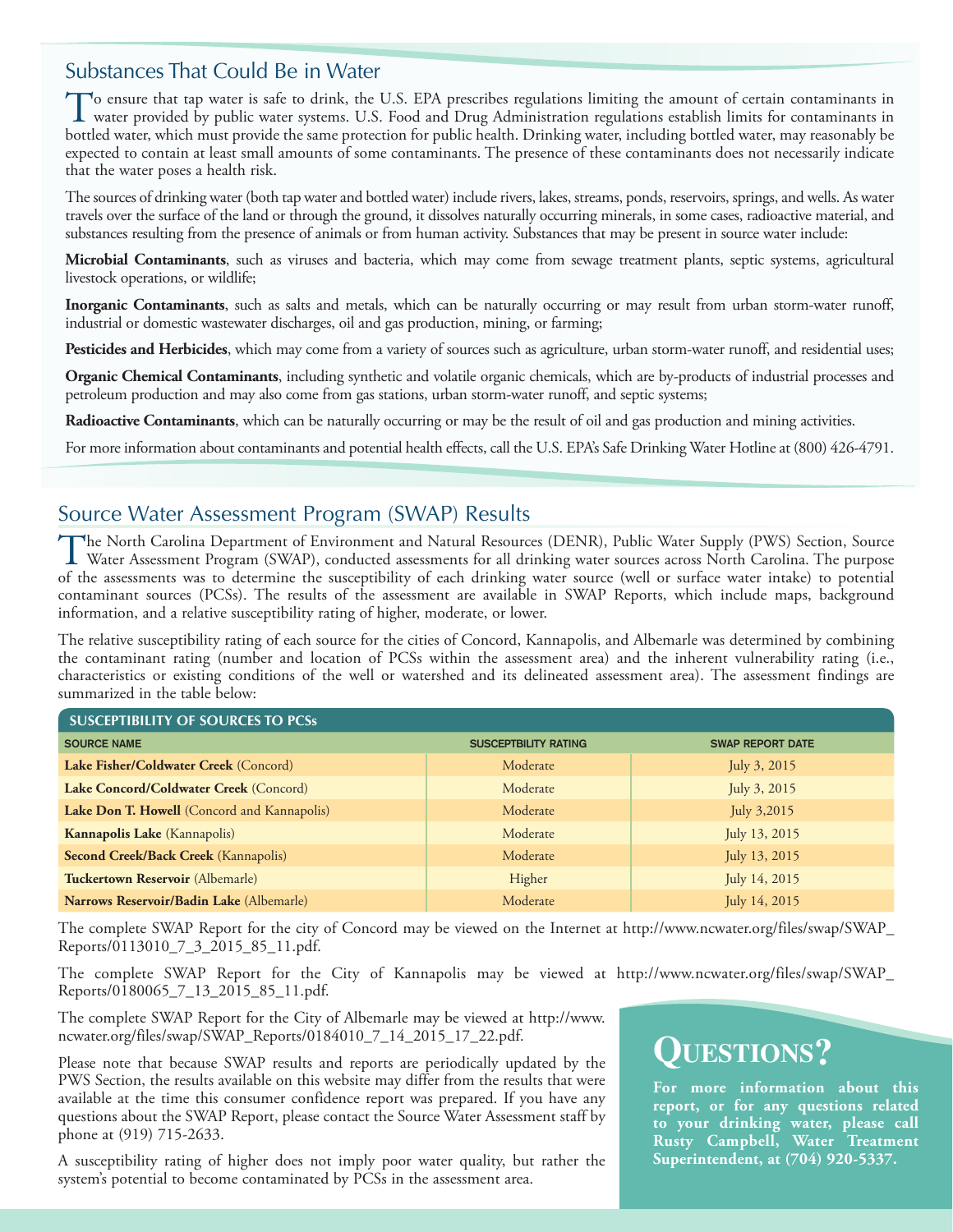# Test Results

Our water is monitored for many different kinds of contaminants on a very strict sampling schedule. The information below represents only those substances that were detected; our<br>goal is to keep all detects below their res of these substances do not change frequently. In these cases, the most recent sample data are included, along with the year in which the sample was taken.

Our water system recently violated a drinking water standard that has now been corrected. Monitoring results for water samples collected during the time period ending March 31, 2016, show that the contaminant concentration from three sampling locations in our water system exceeded the MCL for total haloacteic acids (HAA). All other locations were in compliance. The exceedance location IDs and amounts detected were: BO2: 60.4 ppb; BO6: 64.2 ppb; and BO8: 63.0 ppb. We have taken additional samples at these locations and had them tested. These samples, along with all other samples, showed that we met the standard with a level of 57.5 ppb. Some people who drink water containing haloacetic acids in excess of the MCL over many years may have an increased risk of getting cancer.

| <b>REGULATED SUBSTANCES</b>                                                      |                               |                                         |                        |                                  |                          |                                  |                          |                                  |                                 |                  |                                                                                                                                 |
|----------------------------------------------------------------------------------|-------------------------------|-----------------------------------------|------------------------|----------------------------------|--------------------------|----------------------------------|--------------------------|----------------------------------|---------------------------------|------------------|---------------------------------------------------------------------------------------------------------------------------------|
|                                                                                  |                               |                                         |                        |                                  | <b>City of Concord</b>   |                                  | <b>Hillgrove WTP</b>     |                                  | <b>Coddle Creek WTP</b>         |                  |                                                                                                                                 |
| <b>SUBSTANCE</b><br>(UNIT OF MEASURE)                                            | <b>YEAR</b><br><b>SAMPLED</b> | <b>MCL</b><br>[MRDL]                    | <b>MCLG</b><br>[MRDLG] | <b>AMOUNT</b><br><b>DETECTED</b> | <b>RANGE</b><br>LOW-HIGH | <b>AMOUNT</b><br><b>DETECTED</b> | <b>RANGE</b><br>LOW-HIGH | <b>AMOUNT</b><br><b>DETECTED</b> | <b>RANGE</b><br><b>LOW-HIGH</b> | <b>VIOLATION</b> | <b>TYPICAL SOURCE</b>                                                                                                           |
| <b>Atrazine</b> (ppb)                                                            | 2016                          | $\mathfrak{Z}$                          | 3                      | <b>NA</b>                        | <b>NA</b>                | <b>NA</b>                        | <b>NA</b>                | 0.1                              | $< 0.1 - 0.1$                   | N <sub>o</sub>   | Runoff from herbicide used on row crops                                                                                         |
| Chlorine (ppm)                                                                   | 2016                          | $[4]$                                   | $[4]$                  | 0.99                             | $0.21 - 2.12$            | <b>NA</b>                        | <b>NA</b>                | <b>NA</b>                        | <b>NA</b>                       | No               | Water additive used to control microbes                                                                                         |
| Fluoride (ppm)                                                                   | 2016                          | $\overline{4}$                          | $\overline{4}$         | <b>NA</b>                        | <b>NA</b>                | 0.50                             | <b>NA</b>                | 0.60                             | <b>NA</b>                       | No               | Erosion of natural deposits; Water additive<br>which promotes strong teeth; Discharge<br>from fertilizer and aluminum factories |
| Haloacetic Acids [HAA] (ppb)                                                     | 2016                          | 60                                      | <b>NA</b>              | 64.2                             | $26.1 - 79$              | <b>NA</b>                        | <b>NA</b>                | <b>NA</b>                        | <b>NA</b>                       | Yes              | By-product of drinking water disinfection                                                                                       |
| <b>TTHMs</b> [Total<br>$\mathbf{Trihalomethanes}$ (ppb)                          | 2016                          | 80                                      | <b>NA</b>              | 69                               | $28.1 - 107.3$           | <b>NA</b>                        | <b>NA</b>                | <b>NA</b>                        | <b>NA</b>                       | No               | By-product of drinking water disinfection                                                                                       |
| <b>Total Coliform Bacteria</b><br>[RTCR-after April 2016]<br>(positive samples)  | 2016                          | <b>TT</b>                               | <b>NA</b>              | $\overline{4}$                   | <b>NA</b>                | <b>NA</b>                        | <b>NA</b>                | <b>NA</b>                        | <b>NA</b>                       | N <sub>o</sub>   | Naturally present in the environment                                                                                            |
| <b>Total Coliform Bacteria [before</b><br><b>April 2016</b> (# positive samples) | 2016                          | 1 positive monthly<br>sample            | $\overline{0}$         | $\mathbf{0}$                     | <b>NA</b>                | <b>NA</b>                        | <b>NA</b>                | <b>NA</b>                        | <b>NA</b>                       | N <sub>o</sub>   | Naturally present in the environment                                                                                            |
| Total Organic Carbon [TOC] <sup>2</sup><br>(removal ratio)                       | 2016                          | <b>TT</b>                               | <b>NA</b>              | <b>NA</b>                        | <b>NA</b>                | $1.30^{3}$                       | $0.95 - 1.57$            | $1.34^{3}$                       | $1.17 - 1.65$                   | No               | Naturally present in the environment                                                                                            |
| Turbidity <sup>4</sup> (NTU)                                                     | 2016                          | $TT = 1 NTU$                            | <b>NA</b>              | <b>NA</b>                        | <b>NA</b>                | 0.44                             | $0.03 - 0.44$            | 0.14                             | $0.04 - 0.14$                   | No               | Soil runoff                                                                                                                     |
| Turbidity (lowest monthly<br>percent of samples meeting limit)                   | 2016                          | $TT = 95%$ of samples<br>meet the limit | <b>NA</b>              | <b>NA</b>                        | <b>NA</b>                | 99                               | <b>NA</b>                | 100                              | <b>NA</b>                       | No               | Soil runoff                                                                                                                     |

**REGULATED SUBSTANCES**

|                                                                             |                               |                      |                        |                                  | <b>City of Albemarle</b>        | <b>City of Kannapolis</b>        |                          |                  |                                                                                                                                 |
|-----------------------------------------------------------------------------|-------------------------------|----------------------|------------------------|----------------------------------|---------------------------------|----------------------------------|--------------------------|------------------|---------------------------------------------------------------------------------------------------------------------------------|
| <b>SUBSTANCE</b><br>(UNIT OF MEASURE)                                       | <b>YEAR</b><br><b>SAMPLED</b> | <b>MCL</b><br>[MRDL] | <b>MCLG</b><br>[MRDLG] | <b>AMOUNT</b><br><b>DETECTED</b> | <b>RANGE</b><br><b>LOW-HIGH</b> | <b>AMOUNT</b><br><b>DETECTED</b> | <b>RANGE</b><br>LOW-HIGH | <b>VIOLATION</b> | <b>TYPICAL SOURCE</b>                                                                                                           |
| <b>Atrazine</b> (ppb)                                                       | 2016                          | 3                    |                        | 0.33                             | ND-0.877                        | 0.130                            | $ND-0.130$               | N <sub>o</sub>   | Runoff from herbicide used on row crops                                                                                         |
| Chlorine (ppm)                                                              | 2016                          | $[4]$                | $[4]$                  | 2.12                             | $0.28 - 2.12$                   | 0.92                             | $0.20 - 2.26$            | No               | Water additive used to control microbes                                                                                         |
| Fluoride (ppm)                                                              | 2016                          | 4                    | 4                      | 0.55                             | $ND-0.55$                       | 0.44                             | <b>NA</b>                | No               | Erosion of natural deposits; Water additive which<br>promotes strong teeth; Discharge from fertilizer<br>and aluminum factories |
| Haloacetic Acids [HAA] (ppb)                                                | 2016                          | 60                   | <b>NA</b>              | 49                               | $24.4 - 70.5$                   | 44                               | $29 - 56$                | Yes              | By-product of drinking water disinfection                                                                                       |
| <b>TTHMs [Total Trihalomethanes]</b> <sup>1</sup> (ppb)                     | 2016                          | 80                   | <b>NA</b>              | 58                               | $22 - 118.4$                    | 50                               | $16 - 83$                | N <sub>o</sub>   | By-product of drinking water disinfection                                                                                       |
| Total Coliform Bacteria [RTCR-after April<br><b>2016</b> (positive samples) | 2016                          | <b>TT</b>            | <b>NA</b>              | $\overline{0}$                   | <b>NA</b>                       | $\overline{0}$                   | <b>NA</b>                | N <sub>o</sub>   | Naturally present in the environment                                                                                            |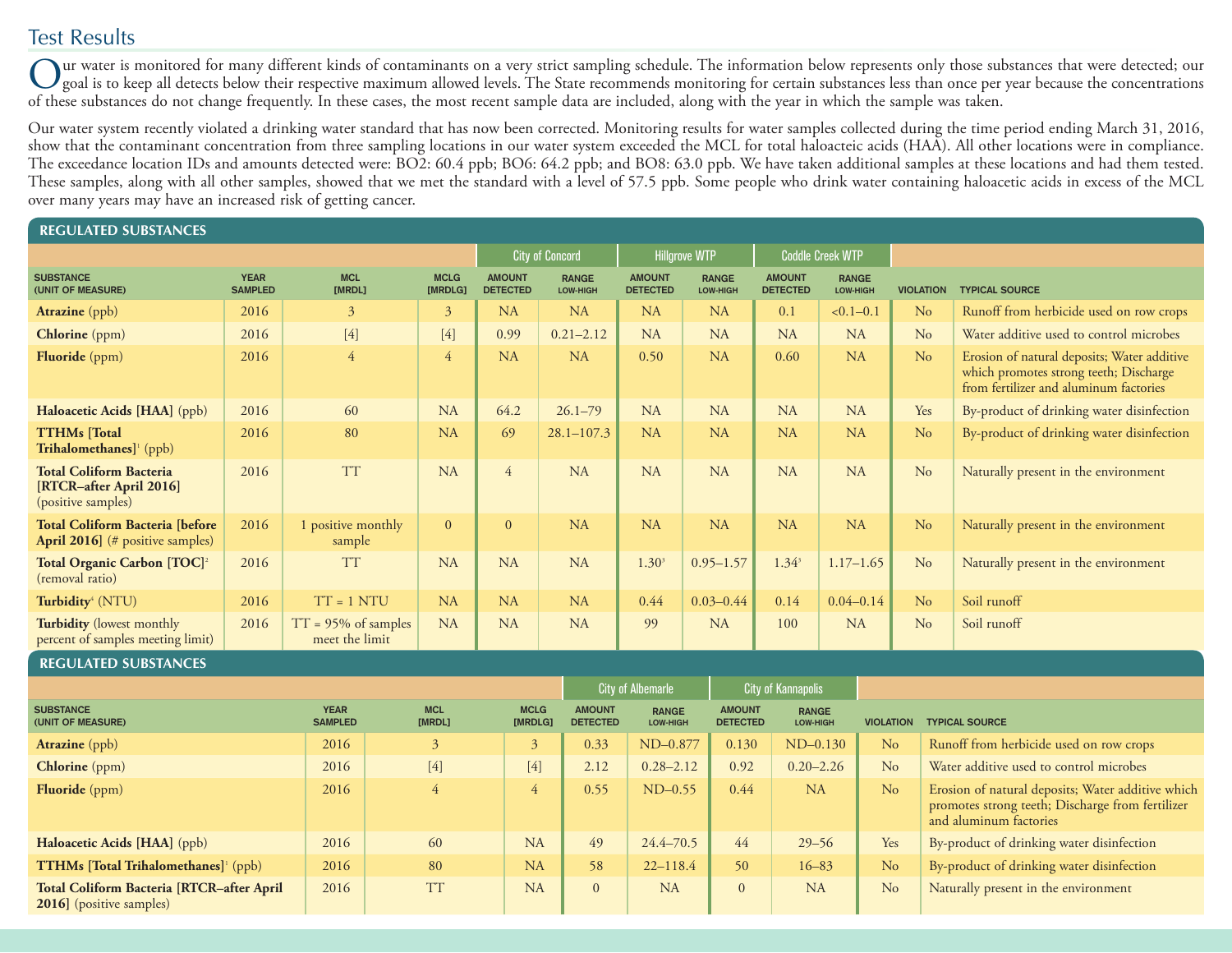| <b>REGULATED SUBSTANCES</b>                                                |                               |                                             |                        |                                  |                          |                                  |                           |                  |                                      |
|----------------------------------------------------------------------------|-------------------------------|---------------------------------------------|------------------------|----------------------------------|--------------------------|----------------------------------|---------------------------|------------------|--------------------------------------|
|                                                                            |                               |                                             |                        |                                  | <b>City of Albemarle</b> |                                  | <b>City of Kannapolis</b> |                  |                                      |
| <b>SUBSTANCE</b><br>(UNIT OF MEASURE)                                      | <b>YEAR</b><br><b>SAMPLED</b> | <b>MCL</b><br>[MRDL]                        | <b>MCLG</b><br>[MRDLG] | <b>AMOUNT</b><br><b>DETECTED</b> | <b>RANGE</b><br>LOW-HIGH | <b>AMOUNT</b><br><b>DETECTED</b> | <b>RANGE</b><br>LOW-HIGH  | <b>VIOLATION</b> | <b>TYPICAL SOURCE</b>                |
| <b>Total Coliform Bacteria [before April 2016]</b><br>(# positive samples) | 2016                          | positive monthly<br>sample                  | $\overline{0}$         | $\mathbf{0}$                     | <b>NA</b>                | $\overline{0}$                   | <b>NA</b>                 | No               | Naturally present in the environment |
| Total Organic Carbon [TOC] <sup>2</sup> (removal ratio)                    | 2016                          | <b>TT</b>                                   | <b>NA</b>              | 1.94                             | $1.31 - 2.12$            | $1.43^{3}$                       | 1.14–1.76                 | No               | Naturally present in the environment |
| Turbidity <sup>4</sup> (NTU)                                               | 2016                          | $TT = 1 NTU$                                | <b>NA</b>              | 0.96                             | $0.04 - 0.96$            | 0.159                            | $0.027 - 0.159$           | No               | Soil runoff                          |
| <b>Turbidity</b> (lowest monthly percent of samples<br>meeting limit)      | 2016                          | $= 95\%$ of samples<br>TΊ<br>meet the limit | <b>NA</b>              | 99                               | <b>NA</b>                | 100                              | <b>NA</b>                 | No               | Soil runoff                          |

#### **Tap Water Samples Collected for Lead and Copper Analyses from Sample Sites throughout the Community**

|                                       |                               |                          |             |                                                    | <b>City of Concord</b>                       |                                                 | <b>City of Albemarle</b>                     | <b>City of Kannapolis</b>                          |                                              |                  |                                                                            |
|---------------------------------------|-------------------------------|--------------------------|-------------|----------------------------------------------------|----------------------------------------------|-------------------------------------------------|----------------------------------------------|----------------------------------------------------|----------------------------------------------|------------------|----------------------------------------------------------------------------|
| <b>SUBSTANCE</b><br>(UNIT OF MEASURE) | <b>YEAR</b><br><b>SAMPLED</b> | AL.                      | <b>MCLG</b> | <b>AMOUNT</b><br><b>DETECTED</b><br>$(90TH%$ TILE) | <b>SITES ABOVE AL/</b><br><b>TOTAL SITES</b> | <b>AMOUNT</b><br><b>DETECTED</b><br>(90TH%TILE) | <b>SITES ABOVE AL/</b><br><b>TOTAL SITES</b> | <b>AMOUNT</b><br><b>DETECTED</b><br>$(90TH%$ TILE) | <b>SITES ABOVE AL/</b><br><b>TOTAL SITES</b> | <b>VIOLATION</b> | <b>TYPICAL SOURCE</b>                                                      |
| <b>Copper</b> (ppm)                   | 2016                          | 1.3                      | 1.3         | 0.306                                              | 0/60                                         | $0.06^5$                                        | $0/36^5$                                     | $0.22^{\circ}$                                     | $0/31^6$                                     | N <sub>o</sub>   | Corrosion of household<br>plumbing systems; Erosion of<br>natural deposits |
| <b>Lead</b> (ppb)                     | 2016                          | $\overline{\phantom{0}}$ |             |                                                    | 1/60                                         | <b>NA</b>                                       | <b>NA</b>                                    | <b>NA</b>                                          | NA                                           | No               | Corrosion of household<br>plumbing systems; Erosion of<br>natural deposits |

#### **UNREGULATED SUBSTANCES 7**

|                                                 |                               | <b>Hillgrove WTP</b>             |                                 | <b>Coddle Creek WTP</b>          |                          |                                  | <b>City of Albemarle</b> | <b>City of Kannapolis</b>        |                                 |  |
|-------------------------------------------------|-------------------------------|----------------------------------|---------------------------------|----------------------------------|--------------------------|----------------------------------|--------------------------|----------------------------------|---------------------------------|--|
| <b>SUBSTANCE</b><br>(UNIT OF<br><b>MEASURE)</b> | <b>YEAR</b><br><b>SAMPLED</b> | <b>AMOUNT</b><br><b>DETECTED</b> | <b>RANGE</b><br><b>LOW-HIGH</b> | <b>AMOUNT</b><br><b>DETECTED</b> | <b>RANGE</b><br>LOW-HIGH | <b>AMOUNT</b><br><b>DETECTED</b> | <b>RANGE</b><br>LOW-HIGH | <b>AMOUNT</b><br><b>DETECTED</b> | <b>RANGE</b><br><b>LOW-HIGH</b> |  |
| <b>Sodium</b> (ppm)                             | 2016                          | 16                               | <b>NA</b>                       | 13                               | <b>NA</b>                | 19.6                             | 18.53-20.7               | 16.68                            | <b>NA</b>                       |  |
| <b>Sulfate</b> (ppm)                            | 2016                          | 23                               | <b>NA</b>                       | 27                               | <b>NA</b>                | 23.6                             | $21.1 - 26.1$            | 30.1                             | <b>NA</b>                       |  |

#### **UNREGULATED CONTAMINANT MONITORING RULE - PART 3 (UCMR3) 7**

|                                       |                               | <b>City of Concord</b>           |                                 | <b>Hillgrove WTP</b>             |                                 | <b>Coddle Creek WTP</b>          |                                 | City of Kannapolis               |                                 |
|---------------------------------------|-------------------------------|----------------------------------|---------------------------------|----------------------------------|---------------------------------|----------------------------------|---------------------------------|----------------------------------|---------------------------------|
| <b>SUBSTANCE</b><br>(UNIT OF MEASURE) | <b>YEAR</b><br><b>SAMPLED</b> | <b>AMOUNT</b><br><b>DETECTED</b> | <b>RANGE</b><br><b>LOW-HIGH</b> | <b>AMOUNT</b><br><b>DETECTED</b> | <b>RANGE</b><br><b>LOW-HIGH</b> | <b>AMOUNT</b><br><b>DETECTED</b> | <b>RANGE</b><br><b>LOW-HIGH</b> | <b>AMOUNT</b><br><b>DETECTED</b> | <b>RANGE</b><br><b>LOW-HIGH</b> |
| $1,4$ -Dioxane (ppb)                  | 2014                          | <b>NA</b>                        | <b>NA</b>                       | NA                               | <b>NA</b>                       | NA                               | <b>NA</b>                       | 3.1                              | <b>NA</b>                       |
| <b>Chlorate</b> (ppb)                 | 2015                          | 113                              | <b>NA</b>                       | 185                              | <b>NA</b>                       | 68.2                             | <b>NA</b>                       | <b>NA</b>                        | <b>NA</b>                       |
| <b>Chromium (Total)</b> (ppb)         | 2015                          | 0.42                             | <b>NA</b>                       | 0.24                             | NA                              | 0.69                             | <b>NA</b>                       | <b>NA</b>                        | <b>NA</b>                       |
| $Chromium-6$ (ppb)                    | 2015                          | 0.40                             | <b>NA</b>                       | 0.21                             | <b>NA</b>                       | 0.41                             | <b>NA</b>                       | <b>NA</b>                        | <b>NA</b>                       |
| <b>Strontium</b> (ppb)                | 2015                          | 129                              | <b>NA</b>                       | 133                              | <b>NA</b>                       | 128                              | <b>NA</b>                       | <b>NA</b>                        | <b>NA</b>                       |
| Vanadium (ppb)                        | 2015                          | 0.28                             | <b>NA</b>                       | 0.44                             | <b>NA</b>                       | 0.21                             | <b>NA</b>                       | <b>NA</b>                        | <b>NA</b>                       |

<sup>1</sup> Some people who drink water containing trihalomethanes in excess of the MCL over many years may experience problems with their liver, kidneys, or central nervous systems, and may have an increased risk of getting cancer.

<sup>2</sup> Depending on the TOC in our source water, the system MUST have a certain % removal of TOC or must achieve alternative compliance criteria. If we do not achieve that % removal, there is an alternative % removal. If we fail to meet the alternative % removal, we are in violation of a Treatment Technique.

3 TOC compliance method: Step 1.

4 Turbidity is a measure of the cloudiness of the water. We monitor it because it is a good indicator of the effectiveness of our filtration system. The turbidity rule requires that 95% or more of the monthly samples must be less than or equal to 0.3 NTU.

5 Sampled in 2014.

6 Sampled in 2015.

7 Unregulated contaminants are those for which U.S. EPA has not established drinking water standards. The purpose of unregulated contaminant monitoring is to assist U.S. EPA in determining the occurrence of unregulated contaminants in drinking water and whether future regulations are warranted.